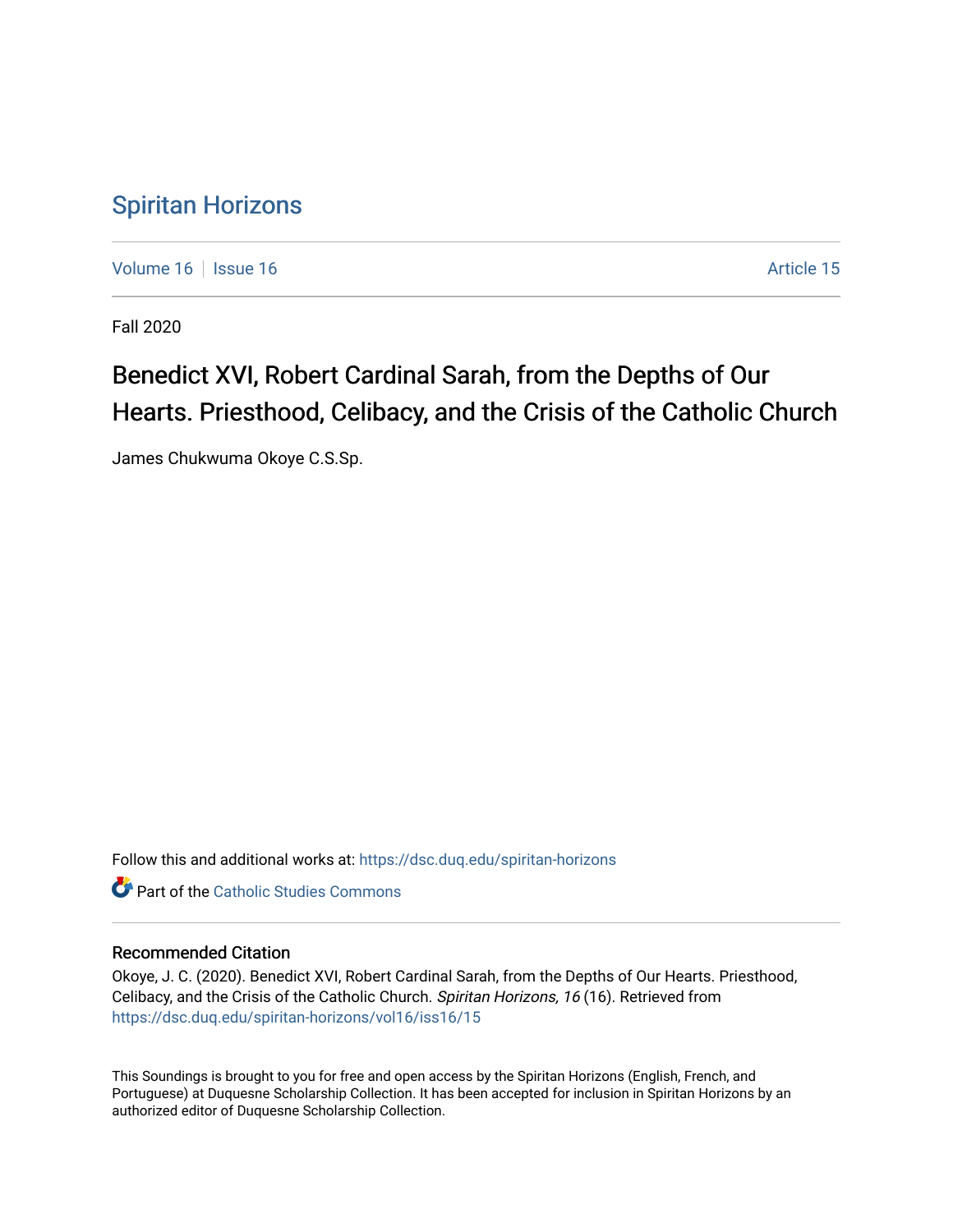

James Chukwuma Okoye, C.S.Sp. Fr. Prof. James Chukwuma Okoye, C.S.Sp., L.S.S., M.A. Biblical Hebrew, with Aramaic and Syriac, D. Phil. (Oxford University) is Director of the Center for Spiritan Studies at Duquesne University. He was a member of the International Theological Commission (1986–91), a *peritus* in the Synod of Bishops (1992–94), and the frst President, Governing Council, Spiritan International School of Theology, Enugu (1995–2003). He taught at CTU, Chicago (1995–2012) where he became full professor in 2008 and held the Carroll Stuhlmueller Chair of the Old Testament. General editor of *African American Catholic Youth Bible* (2015), his most recent books include *Genesis 1-11:*  A Narrative Theological *Commentary* (2018); *Genesis 12-50: A Narrative Teological Commentary*  (2020).

#### **Benedict XVI, Robert Cardinal Sarah, From the Depths of Our Hearts. Priesthood, Celibacy, and the Crisis of the Catholic Church. San Francisco: Ignatius Press, 2020.**

#### **INTRODUCTION**

The book's<sup>1</sup> occasion was the Synod of Bishops for Amazonia (October 2019) and the debates there concerning the discussion of ordaining married men priests.<sup>2</sup> There are two parts to this review: frst, presentation of the chapters of the book, then assessment.

The joint introduction  $(17–21)$  is titled, "What Do You Fear?" Chapter 1, "The Catholic Priesthood" (23–60) is by Benedict XVI and signed, September 17, 2019. Chapter 2, "Loving to the End: An Ecclesiological and Pastoral Look at Priestly Celibacy" (61–139) is by Cardinal Sarah and signed November 25, 2019. The joint conclusion, "In the Shadow of the Cross"  $(141-148)$ , is signed December 3, 2019. The book was meant to appear between the Synod itself and the expected publication of the Papal Exhortation.

#### **WHAT DO YOU FEAR?**

"While the world was echoing with the din created by a strange media synod that overrode the real synod, we met together. We exchanged our ideas and our anxieties. We prayed and meditated in silence" (19). The authors cannot be silent since "on every side, the waves of relativism are submerging the barque of the Church . . . Jesus is asleep in the barque" (21, 22). They offer their search for truth to the people of God "in a spirit of flial obedience, to Pope Francis" (20) and invite everyone to complete or critique it.

#### **THE CATHOLIC PRIESTHOOD (BENEDICT XVI)**

A defective theology of worship leads some to reject the necessity of an authentically cultic priesthood in the New Covenant. The crisis in the priesthood results from this perceived opposition between ministries and cultic priesthood. Although in a conference on the priesthood immediately after the Vatican Council Benedict XVI himself "thought that [he] had to present the priest of the New Testament as the one who meditates on the Word of God, and not as a 'craftsman of worship,'" (38) he long came to see that such bypasses the cultic foundations of the priesthood that explain celibacy. Newness in Christ transforms institutions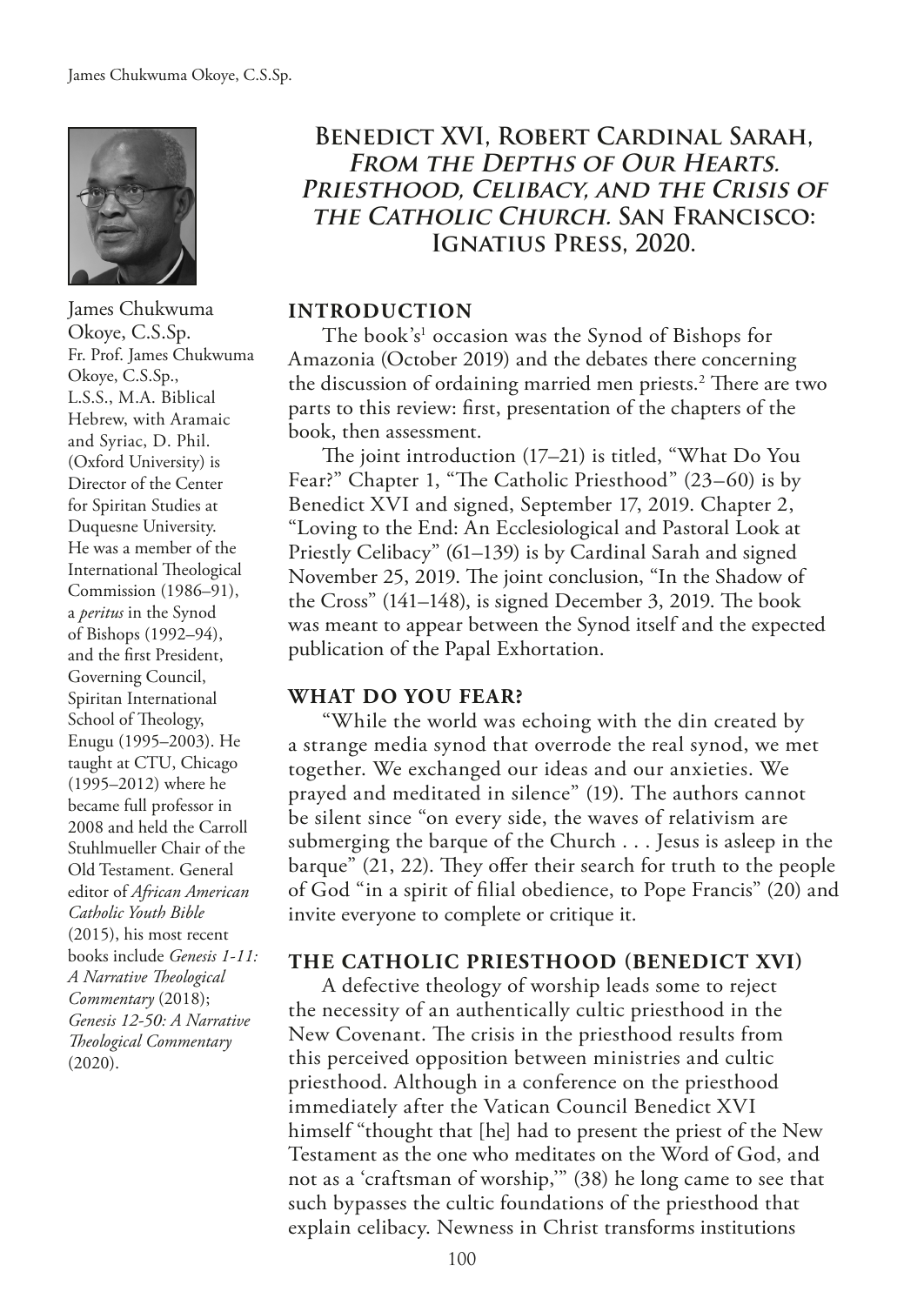The crisis in the *priesthood results from this perceived opposition between ministries and cultic priesthood*

*priests were strictly obliged to observe sexual abstinence during the times when they led worship*

*Sexual abstinence that was functional transforms into ontological abstinence* of the Old Covenant: "From now on, the cultic act proceeds by way of an ofering of the totality of one's life in love" (26). The cleansing of the temple action announced a new form of divine adoration, and thus the new nature of worship and the priesthood—the building of stone was to be replaced by Jesus' own body as the new Temple.

For ministers, the New Testament employs the terms, *apostolos, episkopos* (in gentile settings)/*presbyteros* (in Jewish milieux), and *diakonos*. Already in Clement of Rome, *First Letter to the Corinthians* (96 C.E.), we see *episkopos, presbyteros*, and *diakonos* designating, respectively, the high priest, the priest, and the Levite. Such Christological and pneumatological interpretation of the Old Testament "is the expression of a historical transition that corresponds to the internal logic of the text" (35). In the new worship: "the love of Christ, which is always present in the Eucharist, is the new act of adoration. Consequently, the priestly ministries of Israel are 'annulled' in the service of love . . ."

"In the common awareness of Israel, priests were strictly obliged to observe sexual abstinence during the times when they led worship and were therefore in contact with the divine mystery . . ." But, "Since the priests of the Old Testament had to dedicate themselves to worship only during set times, marriage and the priesthood were compatible." With regular and even daily celebration of the Eucharist now essential for the Church, "their [priests] entire life is in contact with the divine mystery. This requires on their part exclusivity with regard to God. Consequently, this excludes other ties that, like marriage, involve one's whole life. From the daily celebration of the Eucharist, which implies a permanent state of service to God, was born spontaneously the impossibility of a matrimonial bond" (41). Sexual abstinence that was functional transforms into ontological abstinence. Since "the married state involves a man in his totality, and since serving the Lord likewise requires the total gift of a man, it does not seem possible to carry on the two vocations simultaneously" (42). In fact, in the early Church, "married men could not receive the sacrament of Holy Orders unless they had pledged to observe sexual abstinence . . . like the marriage of Saint Joseph and the Virgin Mary" (42).

Three texts clarify the Christian notion of priesthood. *Ps 16:5-6* : "the Lord is my chosen portion and my cup; you hold my lot. The lines have fallen for me in pleasant places." This was used for the tonsure ceremony that marked entrance into the clergy. The Levite was allotted no land, he lived only by God and for God. In the New Covenant, the privation of land is transformed: "priests, because they are radically consecrated to God renounce marriage and family." The disciples "left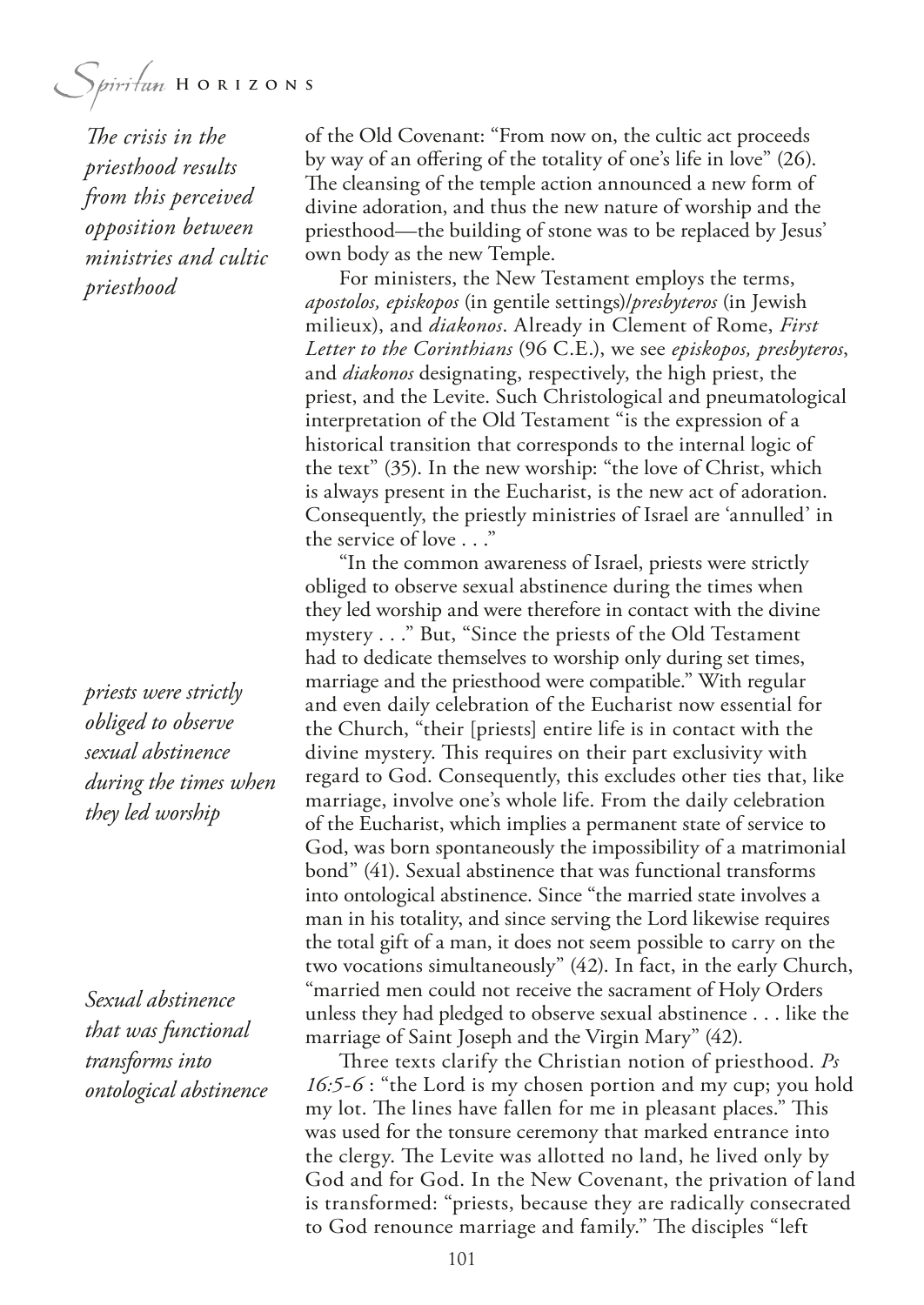*Without such a forsaking on our part there is no priesthood*

everything and followed him" (Luke 5:11). "Without such a forsaking on our part there is no priesthood" (46). Only on the foundation of this total being for God can be understood "celibacy, which applies to bishops throughout the Church, in both East and West, and, according to a tradition going back to a time close to that of the apostles, to priests in general in the Latin Church." The second text is *Deut 10:8; 18:5-8*. The essential cultic role of the Levite is to carry the Ark of the Covenant of the Lord and to stand<sup>3</sup> before the Lord to serve him and to bless in his name. The inner nature of the priesthood of the New Covenant is "a life in God's presence, and with this also a ministry of representing others" (51). Located just after the consecration, this "standing" "points to being before the Lord present, that is, it indicates the Eucharist as the center of priestly life." The liturgy is the central duty of the priest (54), even if it includes learning to know the Lord in his Word, making it known to all, and drawing near, in obedience. The last text is *John 17:17*: consecrate [sanctify] them in the truth; your word is truth. As you sent me into the world, so I have sent them into the world." Jesus asks the Father to include the Twelve in his mission, to ordain them priests (58). In the Old Testament, they washed and purifed the priest candidate before he put on the sacred vestments; in the New, the only washing that can really purify man is truth, Jesus himself. So, Jesus is asking the Father to immerse them completely in himself.

#### **LOVING TO THE END: AN ECCLESIOLOGICAL AND PASTORAL LOOK AT PRIESTLY CELIBACY (CARD. SARAH)**

"During the Synod on Amazonia, I took the time to listen to people on the ground and to talk with experienced missionaries. These exchanges reassured me in the thought that the possibility of ordaining married men would be a pastoral catastrophe, lead to ecclesiological confusion, and obscure our understanding of the priesthood" (65–66).

*A Pastoral Catastrophe*. In revealing in his person the fullness of the priesthood, Jesus shows that "a priest is not only a man who performs a sacrificial function. He is a man who offers himself as a sacrifice through love, following Christ" (66). "Pope Benedict XVI demonstrates that priestly celibacy is not a welcome 'spiritual supplement' in the priest's life. A consistent priestly life ontologically requires celibacy" (67). In this sense, priestly celibacy is necessary for a correct understanding of the priesthood. I fear that the plan to ordain married men as priests might generate a pastoral catastrophe—"how would a Christian community understand the priest if it is not obvious that he is 'removed

*the possibility of ordaining married men would be a pastoral catastrophe*

*priestly celibacy is necessary for a correct understanding of the priesthood*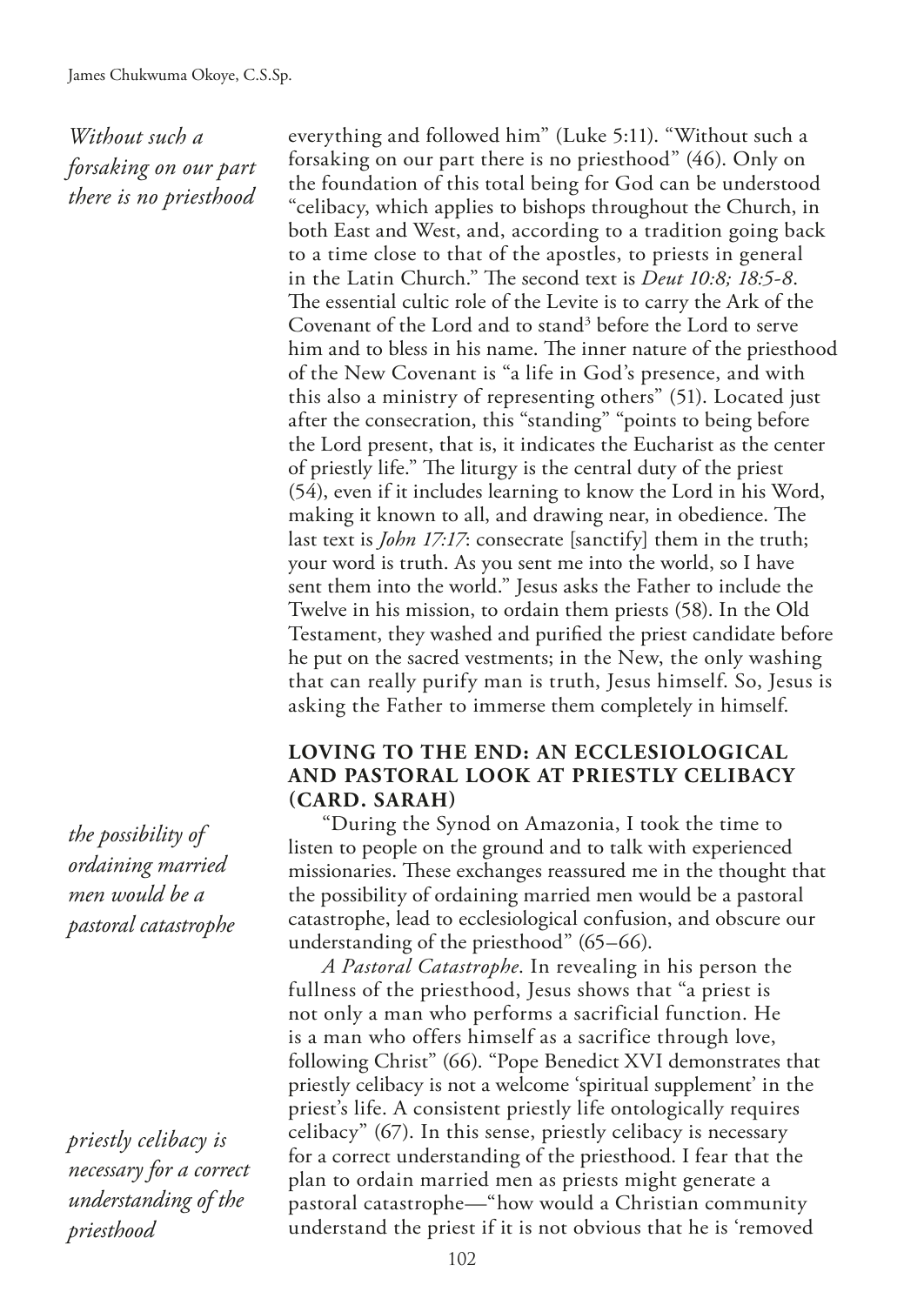*For some bishops from the West or even from South America, celibacy has become a heavy load*

*We cannot ofer them 'second-class' priests*

*The* sensus fidei *causes the faithful to discern a form of incompleteness in the clergy who do not live out consecrated celibacy*

from the common sphere' and 'delivered over to God?'" Is the intention to prevent these poorly evangelized populations from discovering the fullness of the Christian priesthood? The Christians of Guinea continued teaching the catechism and reciting daily prayers and the Rosary the ten years (1967–76) missionaries were expelled. "I think that if they had ordained married men in each village, the Eucharistic hunger of the faithful would have been extinguished. The people would have been cut off from that joy of receiving another Christ in the priest" (70). "The ordination of married men would deprive the young Churches that are being evangelized of this experience of the presence and of the visit of Christ, delivered and given in the person of the celibate priest" (71). For some bishops from the West or even from South America, celibacy has become a heavy load. Yet, "as a son of Africa, I cannot in conscience support the idea that people who are being evangelized should be deprived of this encounter with a priesthood that is fully lived out. The peoples of Amazonia have the right to a full experience of Christ the Bridegroom. We cannot offer them 'secondclass' priests" (72). "A few theologians, or rather sorcerer's apprentices" wish to use the poor as an experimental laboratory, and deprive them of the fullness of the priesthood. "A community that was formed according to the idea of a 'right to the Eucharist' would no longer be a disciple of Christ" (75). True, "many married men were ordained priest during the frst millennium, but from the day of their ordination on, they were obliged to abstain from sexual relations with their wives." It is intellectual dishonesty to assert there were married priests, but not to add that they were obliged to complete continence. That is why there was no opposition when the Council of Elvira (300 CE) excluded from the clerical state bishops, priests, and deacons suspected of engaging in sexual relations with their wives. Is there a vocation to be the wife of a priest? What about the children who would have the right to all resources necessary for their fourishing? Will married priests have to be paid accordingly as a consequence? (79) "To ordain a married man a priest would amount to diminishing the dignity of marriage and reducing the priesthood to a job [*fonction*]" (79). At a late date, in the Council in Trullo (691), the East allowed sexual relations to married men who had become priests, but this novelty was result of an error in transcribing the canons of the Council of Carthage (390 CE). Even now, the Eastern married clergy is in crisis, and divorce by priests has become a cause of ecumenical tension.<sup>4</sup> "Many Orthodox Christians would never go to confession to a married priest. The *sensus fidei* causes the faithful to discern a form of incompleteness in the clergy who do not live out consecrated celibacy" (81). Yes, the Catholic Church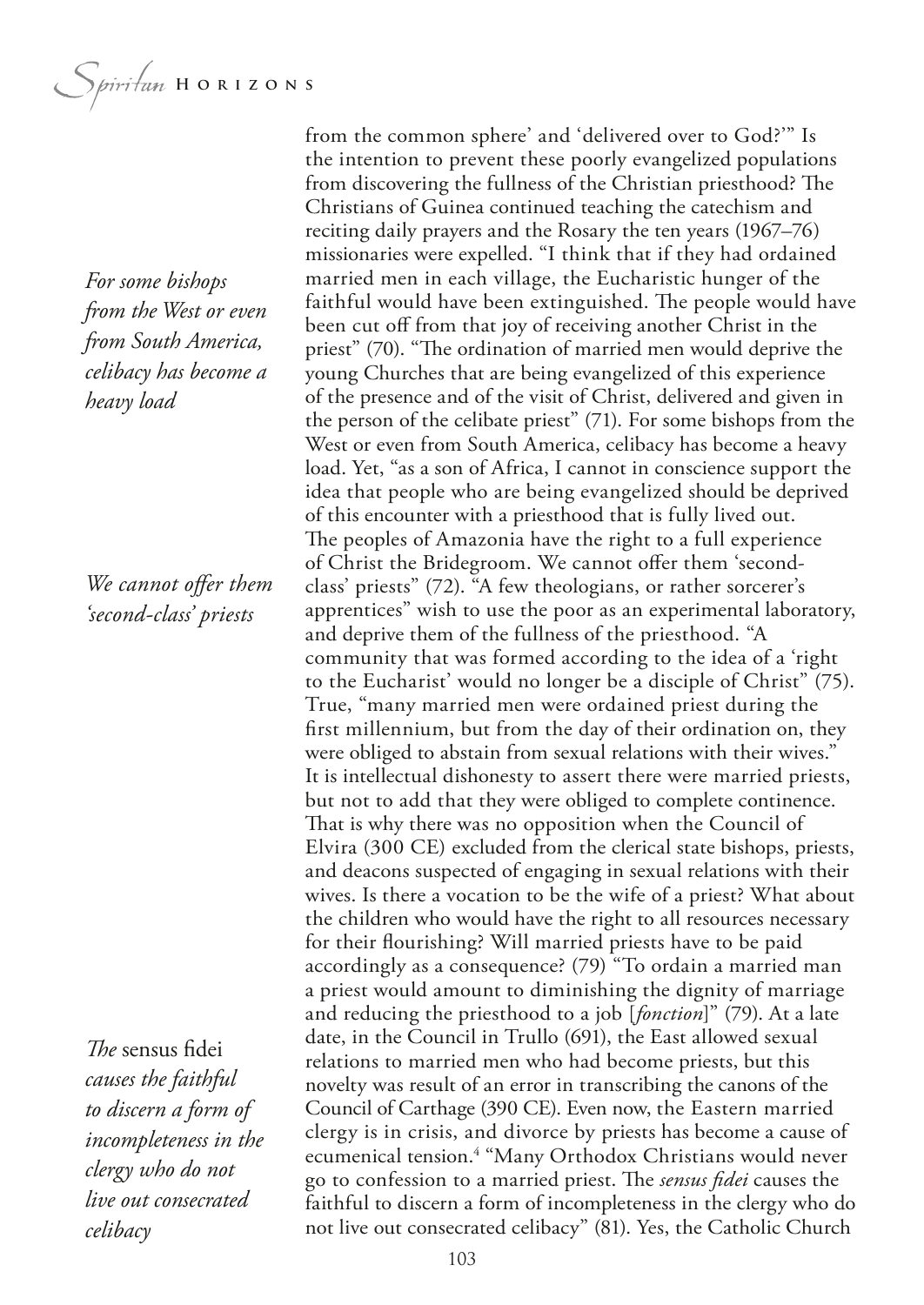allowed married clergy in some Eastern Churches in union with Rome, but the purpose is to foster a gradual development toward the practice of celibacy, not by law, but for spiritual and pastoral reasons.

*Ecclesiological Confusion*. In *Pastores dabo vobis* (1992), John Paul II presents Christ as the Head of the Body that is the Church-Bride: this Bride "desires to be loved by the priest in the total, exclusive manner in which Jesus Christ the Head and Bridegroom loved her" (no. 29). Point is, "without the presence of the celibate priest, the Church can no longer become aware that she is the Bride of Christ" (83). So priestly celibacy is necessary to the identity of the Church.

*without the presence of the celibate priest, the Church can no longer become aware that she is the Bride of Christ*

*So priestly celibacy is necessary to the identity of the Church*

There is a true analogy between the sacrament of *Matrimony and the sacrament of Holy Orders, both of*  which culminate in a total gift of self. This is why the two sacraments are mutually exclusive . . . The priest's *capacity for spousal love is entirely given to and reserved for*  the Church. The logic of the priesthood excludes any 'other *spouse' than the Church5 (84–85).*

Priests point out to spouses the meaning of the total gift. Spouses, by their conjugal life, point out to priests the meaning of their celibacy. Hence, "interfering with priestly celibacy is tantamount to injuring the Christian meaning of marriage" (86). Debates about celibacy have given rise to questions about the possibility of women being ordained priests or deacons. As representing Christ the Bridegroom, the priest is male. "Promoting the ordination of women amounts to denying their identity and the place of each sex" (88). "The government of the Church is a loving service of the bridegroom for the bride. Therefore it can be carried out only by men who are identifed with Christ, the Bridegroom and Servant, through the sacramental character of priesthood" (90). As to women deacons, "we know, for example, that the women who were called 'deaconesses' were not recipients of the sacrament of Holy Orders. Ancient sources are unanimous in forbidding deaconesses to have any ministry at the altar during the liturgy." In Syria, their role was the pre-baptismal anointing of the entire body of women. Besides, "the deaconesses were not ordained, but only blessed, as the Chaldean Pontifcal specifes explicitly" (94). We must give women their entire place as women and not just grant them a little bit of the men's place! Speaker after speaker in the Amazonia Synod called for transition from pastoral care by visitation to pastoral care of presence, ordination of married permanent deacons to the priesthood. Why reserve to clergy alone the task of proclaiming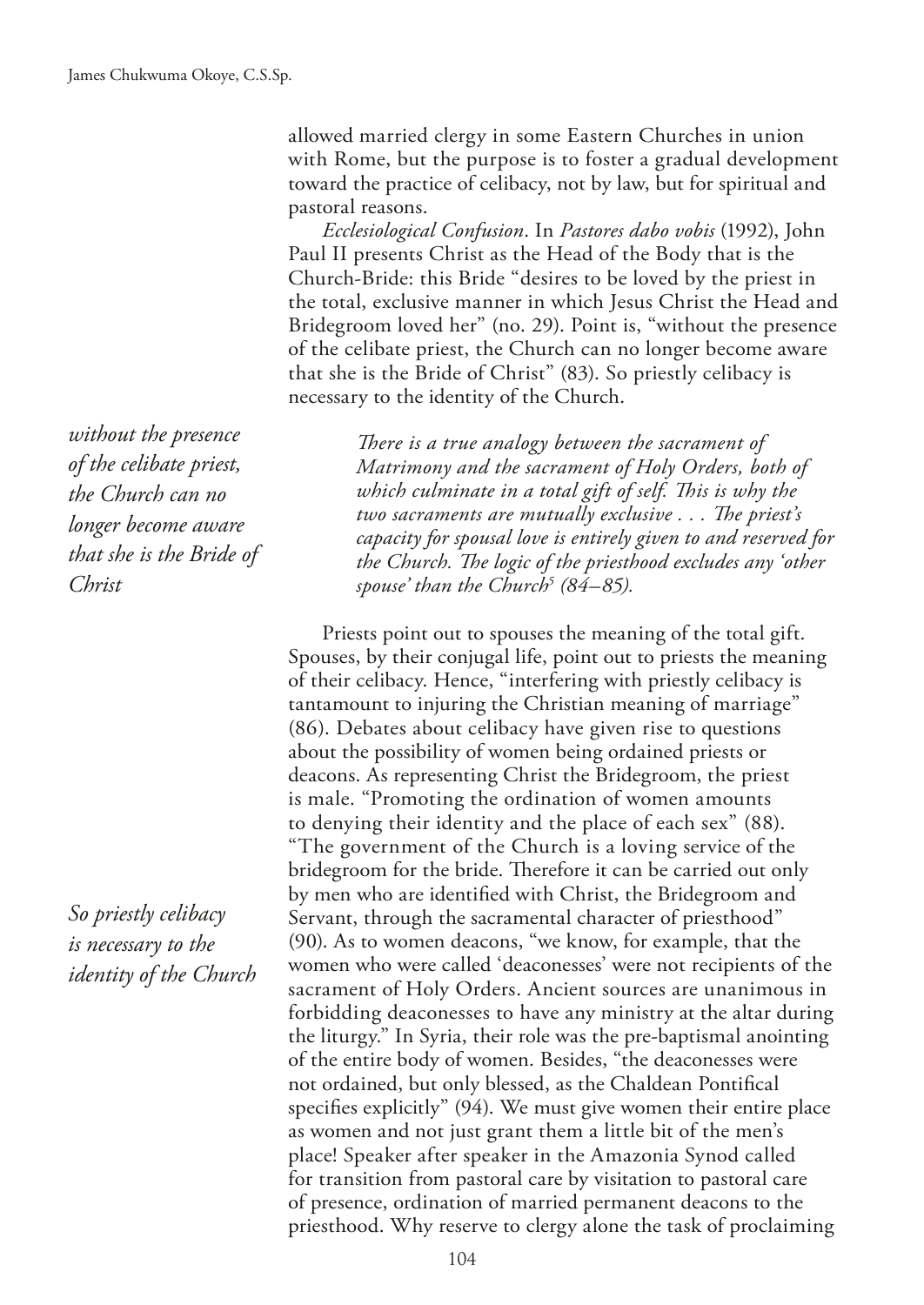*We must give women their entire place as women and not just grant them a little bit of the men's place*

*At mass the priest does not become only an alter Christus, another Christ. He is truly ipse Christus; he is Christ himself*

Jesus and witnessing to him? The laity, by dint of Baptism and Confrmation, are assigned to the apostolate by the Lord himself (AA, no. 3). "The ordination of married men would give an unfortunate signal that the laity is being clericalized" (98). After Francis Xavier evangelized Japan in 1549, persecution meant that Christians lived for two centuries without a priestly presence, yet they handed on the faith. They gave three signs by which each generation would recognize the return of priests: "they will be celibate, they will have a statue of Mary, they will obey the Pope of Rome" (97). Serious harm would be done to the universal church if it was left to each episcopal conference to opt for married priests in its territory.

*Confusion in Understanding the Priesthood*. It is no argument to say there already are exceptions by which married men ordained priests continued the use of marriage. By defnition, an exception is transitory, "a rupture, a wound in the consistency of the priesthood" (108). The lack of priests does not justify such a rupture; the ordination of married men in young communities would prevent them from giving rise to the priestly vocation of celibate priests (109). To achieve their aim, some theologians reduce the priesthood to the administration of the sacraments alone (a functionalist concept of priesthood) or call for a married clergy side by side with a celibate clergy, which runs the risk of inculcating in the minds of the faithful the idea of a high and a low clergy. As Paul VI wrote: "the consecrated celibacy of the sacred ministers actually manifests the virginal love of Christ for the Church, and the virginal and supernatural fecundity of this marriage."6 Every time a priest repeats "this is my Body," he ofers his body, as a man, in continuity with the sacrifice on the Cross (112). At mass the priest "does not become only an *alter Christus*, another Christ. He is truly *ipse Christus*; he is Christ himself . . . clothed with the person of Christ" (113). As to inculturation or the idea that the peoples of Amazonia do not understand celibacy or that it will always be foreign to their culture, I fnd "this sort of argument a contemptuous, neo-colonialist, and infantilizing mentality that shocks me" (117). Celibacy will always be a scandal to the world because it makes present the scandal of the Cross. Some people are projecting their doubts onto the Amazonian peoples. The Salesian, Father Lasarte,<sup>7</sup> had this to say: "the proposal of the *viri probati* as a solution to evangelization is an illusory, almost magical proposal that goes nowhere near to addressing the real underlying problem." Under the pretext of inculturation, people are defending the rights of the indigenous peoples, working to promote their economic development. We have become specialists in the felds of social, political, or economic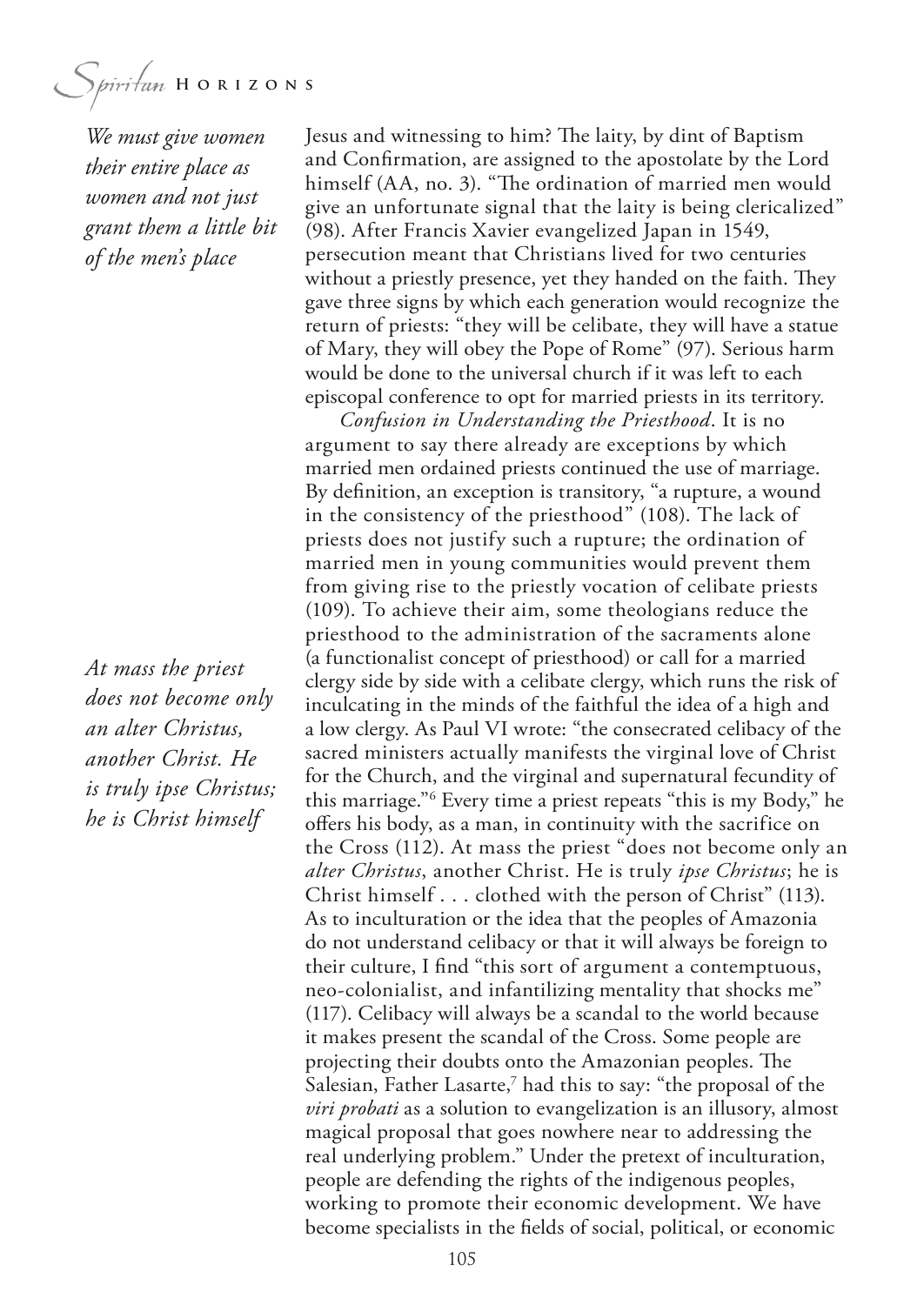*The faithful expect us to be specialists in promoting the encounter between man and God*

*I would rather give my life than change the law on celibacy*

*some have renounced marriage for the sake of the kingdom of heaven*

activity. But this is not the heart of the mandate that Jesus gave us. The faithful expect us to be specialists in promoting the encounter between man and God.<sup>8</sup> Some argue that celibacy is the distinguishing feature of religious life and should be reserved to it. I am convinced that the future of priesthood lies in Gospel radicalism: "the full concept of priesthood includes a *life led according to* the evangelical counsels (124) even though it does not require *the profession by vows of the evangelical counsels* (see LG, no. 44)—italics mine. "Celibacy is the sign and instrument of our entrance into the priestly being of Jesus" (137). St. Paul VI thus declared, "I would rather give my life than change the law on celibacy." And Pope Francis too: "personally, I think that celibacy is a gift for the Church. Second, I don't agree with allowing optional celibacy, no." 9 Hence, "to diminish [the ontological-sacramental connection between priesthood and celibacy] would be to call into question the Magisterium of the Council and of Popes Paul VI, John Paul II, and Benedict XVI. I humbly beg Pope Francis to protect us from such a possibility by vetoing any attempt to weaken the law of priestly celibacy, even limited to one particular region"  $(138).^{10}$ 

#### **IN THE SHADOW OF THE CROSS (THE TWO AUTHORS)**

They write that their decision to take up the pen was prompted solely by love for the Church (145). For, wrote they: "it is urgent and necessary for everyone—bishops, priests, and lay people—to take a fresh look with the eyes of faith at the Church and at priestly celibacy, which protects her mystery" (146), for "no one is prevented from proclaiming the truth of the faith in a spirit of peace, unity, and charity."

#### **A FEW QUESTIONS**

Here begins assessment of the book.

*The Pull of Celibacy*. The celibacy of ministers has been a phenomenon in many religions. Celibacy can also be practiced on philosophical grounds (Stoics) or mistaken theological grounds (Gnostics who consider the body evil). Already 1 Tim 4:3 spoke of those who "forbid marriage and require abstinence from food that God created to be received with thanks . . ." The magnet of the celibacy of Christ himself draws the church ("some have renounced marriage for the sake of the kingdom of heaven," Matt 19:12). The Blessed Virgin Mary became *theotokos*, God-bearer, and without ever knowing man, she shared fully in her Son's work of redemption. Paul was celibate: "I wish everyone to be as I am, but each has a particular gift from God" (1 Cor 7:7). He even counseled widows and the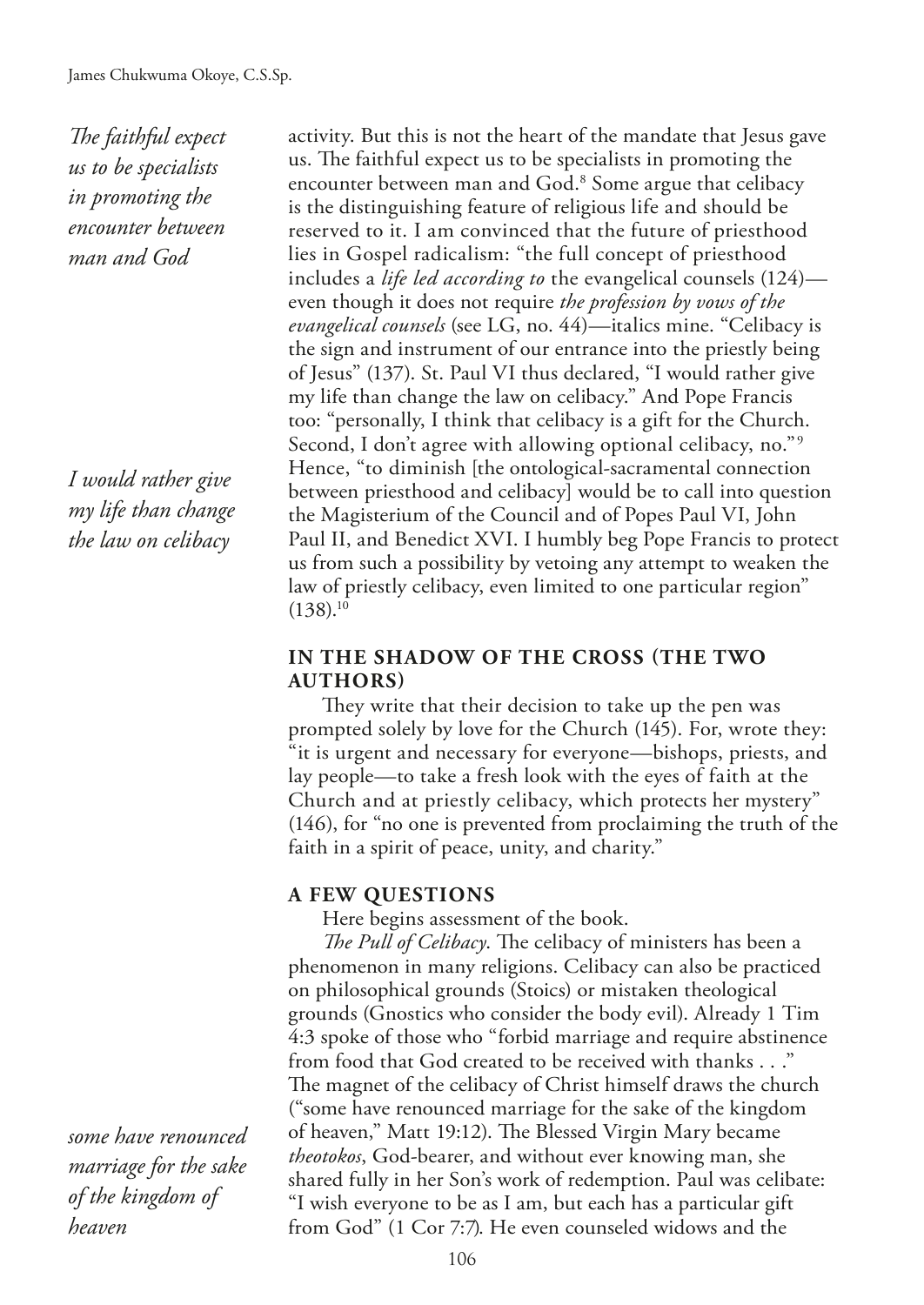*Morritan* HORIZONS

unmarried to remain as they were, unless they could not exercise self-control (1 Cor 7:8, 9). In fact, some Christians in Corinth believed that "it is good for a man not to touch a woman" (1 Cor 7:7—euphemism for sexual intercourse). Fired with the possession of the Spirit, expecting imminent resurrection, they may have considered that "even those believers who are married should not have sexual relations with their spouses."11 Tatian and the Encratites (*enkrateia* = self-control) forbade marriage and imposed abstinence from meat and wine. It appears that celibacy was a requirement for Baptism in the early Syrian Church!<sup>12</sup> No wonder if priests called to live the ideal of discipleship would be attracted to celibacy.

*But does Priesthood ontologically require Celibacy?* The magisterium of the church has consistently seen celibacy as not demanded by the very nature of the priesthood.

> *Perfect and perpetual continence for the sake of the Kingdom of Heaven, commended by Christ the Lord . . . is held by the Church to be of great value in a special manner for the priestly life . . . Indeed, it is not demanded by the very nature of the priesthood, as is apparent from the practice of the early Church and from the traditions of the Eastern Churches . . . [where] there are also married priests of highest merit. Tis holy synod, while it commends ecclesiastical celibacy, in no way intends to alter that diferent discipline which legitimately fourishes in the Eastern Churches. It permanently exhorts all those who have received the priesthood and marriage to persevere in their holy vocation . . . Indeed, celibacy has a many-faceted suitability for the priesthood.13*

Suitability is not necessity. In saying, "it is not demanded by the very nature of the priesthood," the very text cites ancient authorities.<sup>14</sup> "This holy synod  $\ldots$  in no way intends to alter that diferent discipline which legitimately fourishes in the Eastern Churches." Cardinal Sarah considers it an aberration resulting from error in transcribing the canons of the Council of Carthage of 390 CE; if tolerated for Eastern Rites in union with Rome, it is only so they may evolve to celibacy. *Pastores dabo vobis*, no. 29 mentions the priest's spousal relationship to the church, yet calls celibacy a law. It does not afrm celibacy as ontologically necessary to the priesthood—that would invalidate any married priesthood, both in West and East. PDV, no. 29 says:

> *In this light one can more easily understand and appreciate the reasons behind the centuries-old choice which the Western Church has made and maintained . . . of conferring*

*Tatian and the Encratites forbade marriage*

*Indeed, it is not demanded by the very nature of the priesthood*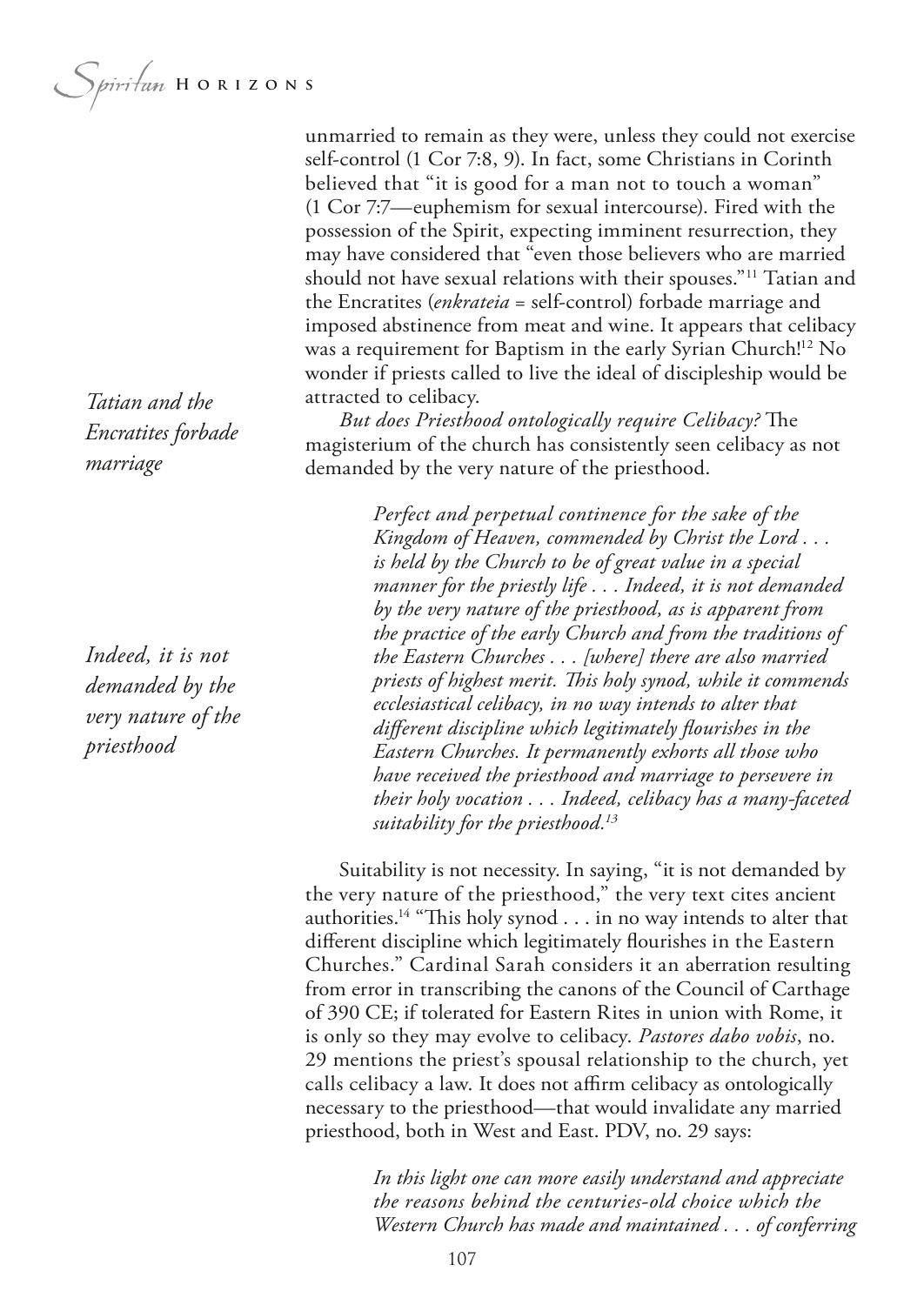*Tis synod strongly reafrms that the priesthood be conferred only on those men who have received from God the gift of the vocation to celibate chastity*

*the order of presbyter only on men who have given proof that they have been called by God to the gift of chastity in absolute and perpetual celibacy.*

*"While in no way interfering with the discipline of the Oriental churches, . . . Tis synod strongly reafrms what the Latin Church and some Oriental rites require that is, that the priesthood be conferred only on those men who have received from God the gift of the vocation to celibate chastity (without prejudice to the tradition of some Oriental churches and particular cases of married clergy who convert to Catholicism, which are admitted as exceptions in Pope Paul VI's encyclical on priestly celibacy, no. 42).* 

*Inasmuch as it is a law, it expresses the Church's will, even before the will of the subject expressed by his readiness. But the will of the Church fnds its ultimate motivation in the link between celibacy and sacred ordination, which confgures the priest to Jesus Christ the head and spouse of the Church. Te Church, as the spouse of Jesus Christ, wishes to be loved by the priest in the total and exclusive manner in which Jesus Christ her head and spouse loved her . . .*

*The Question of the Sensus Fidei*. The Synod of Bishops is an exercise of discernment by the whole church on behalf of a particular church. The *sensus fidei* of some 200 bishops, clergy, religious, and laity from all parts of the church declares in nos. 110, 111 of the Synod document, which garnered 128 votes (more than the required two-thirds), with 41 against.

> The community has a right to the celebration of the *Eucharist, which derives from its essence and its place in the economy of salvation . . . fourishing communities truly cry out for the celebration of the Eucharist . . .*

 *. . . Sometimes it takes not just months but even several years before a priest can return to a community to celebrate the Eucharist, ofer the sacrament of reconciliation or anoint the sick in the community. We appreciate celibacy as a gift of God (SC 1967 1) to the extent that this gift enables the missionary disciple, ordained to the priesthood, to dedicate himself fully to the service of the Holy People of God . . . We know that this discipline "is not demanded by the very nature of the priesthood" (PO 16) although there are many practical reasons for it . . . Considering that legitimate diversity does not harm the*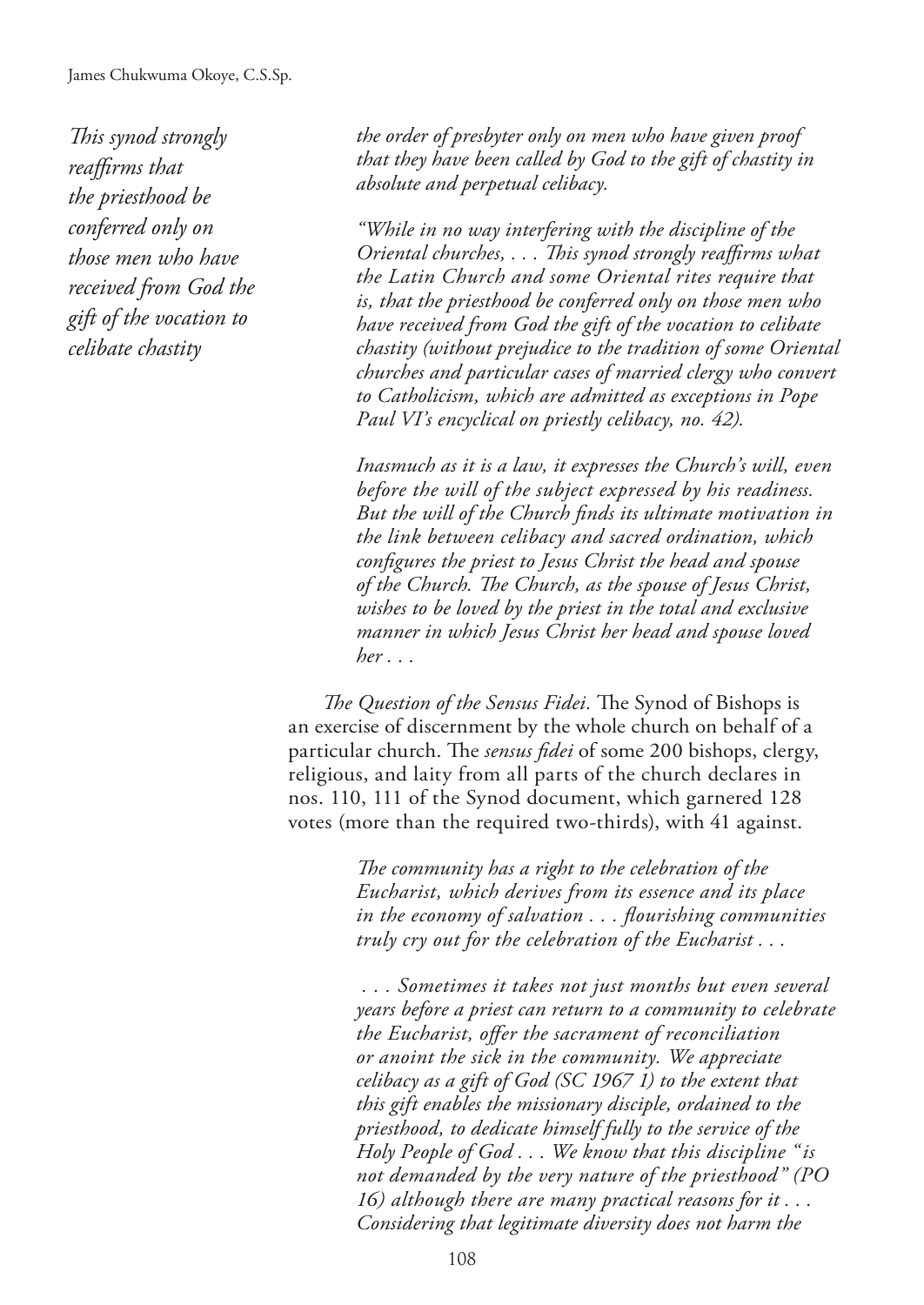Spiritan HORIZONS

*we propose that criteria and dispositions be established to ordain as priests suitable and respected men of the community*

*A married clergy was the normal feature in the early church*

*we exhort our brothers (in the episcopate) to make sure that priests and deacons have no (sexual) relations with their wives*

*communion and unity of the Church, but rather expresses and serves it (cf. LG 13; OE 6), witness the plurality of existing rites and disciplines, we propose that criteria and dispositions be established by the competent authority, within the framework of Lumen gentium 26, to ordain as priests suitable and respected men of the community with a legitimately constituted and stable family, who have had a fruitful permanent diaconate and receive an adequate formation for the priesthood . . .* 

Pope Francis did not even mention celibacy; he bypassed the sharp polarities, while praising the fnal Report, recognizing it as the discernment of the local church, and urging everyone to read it. Ivereigh wrote:

> *In a context of false polarisation the greatest mistake a leader makes is to resolve it by allowing one side to defeat the other. Rather, the task of the leader is patiently and lovingly to hold together the polarity—positions that pull in a diferent direction, but are not per se in contradiction, as in the case of a celibate and a married priesthood—and thus open the space for a "third way" that the Holy Spirit will in time reveal.15*

*Sexual Continence and Ministry at the Altar.* Peter was married (Mark 1:29-31). With the rest of the apostles, he took along "a Christian wife" (NABRE, 1 Cor 9:5) on his apostolic journeys.16 Bishops, presbyters, and deacons of the early church were mostly married, with children (1 Tim 3:2). A married clergy was the normal feature in the early church. Pope Hormisdas  $(514–23)$  was father to Pope Silverius, his successor.<sup>17</sup> For the early times, we speak of clerical continence (non-use of marriage), not yet celibacy as such. We have no historical record of when and how clerical continence began.<sup>18</sup> We only know that from the fourth century councils (local and ecumenical) began to prescribe continence in marriage for clerics, for example, the Spanish Council of Elvira<sup>19</sup> (300 CE), some indicating such tradition as apostolic.<sup>20</sup> The First Council of Aries (314) attempted a motive: "we exhort our brothers (in the episcopate) to make sure that priests and deacons have no (sexual) relations with their wives, *since they are serving the ministry every day* [emphasis mine]. Whoever will act against this decision, will be deposed from the honor of the clergy."<sup>21</sup> The Council of Nicaea  $(325)$  debated making this compulsory for all clergy, also the Council of Carthage (390). Sozomen<sup>22</sup> reports that it deferred to the view of Paphnutius, a confessor, that marriage being honorable and chaste, cohabitation with their wives was chastity. Such a law would be difficult to bear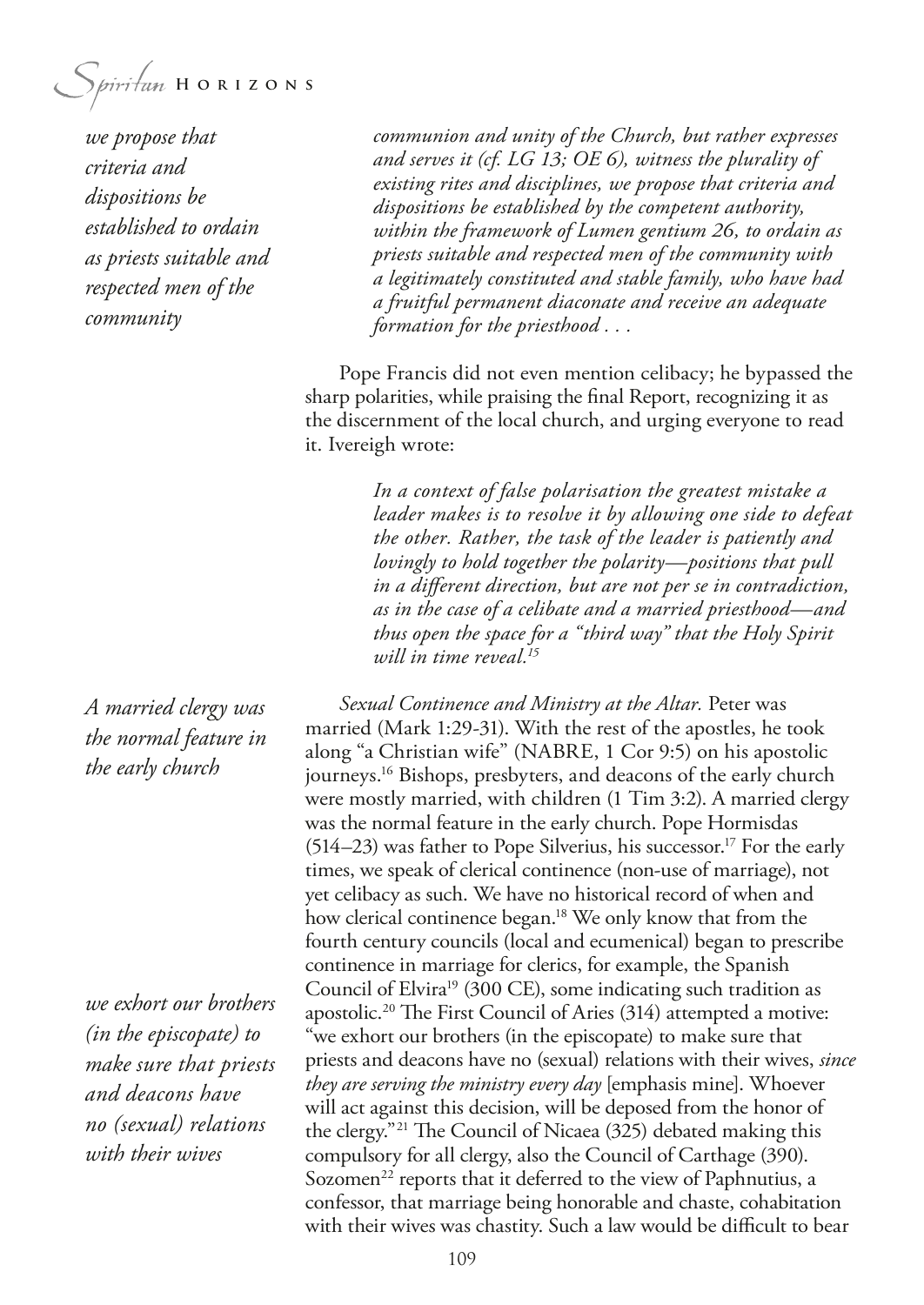and might provoke incontinence; according to the ancient tradition of the church, those who were unmarried before sacred orders were required to remain so, and those who were married were not to put away their wives. Some modern historians assert that historically Sozomen was mistaken about the decrees of the Council of Carthage. But, truth is not measured by the historical accuracy of supporting documents. The Eastern Church hardly relied just on Paphnutius. The theology of marriage, as sacred and chaste, is faultless. Concrete experience raised human and moral difficulties. If the wife refused to live like a sister? Or they agreed at frst but then claimed marital rights? Council after council returned to the minutiae of policing such practice. The decretal, *Ad Gallos episcopos* of Pope Innocent 1(401–17) or perhaps Pope Damasus, has it that " . . . if intercourse is defling (*pollutio*), it is obvious that the priest must be ready to carry out his celestial functions so that he himself not be found impure."<sup>23</sup> The Old Testament is clear on pollution.

> *If a man has sexual relations with a woman, they shall both bathe in water and be unclean until evening (Lev 15:18). If any one of you . . . dares while he is in a state of uncleanness, to draw near the sacred oferings which the Israelites consecrate to the Lord, such a one shall be cut off from my presence. I am the Lord (Lev 21:3).24*

Eph 5:25-27 could hardly regard marital union as pollution yet present it as sacrament of the love of Christ for his Bride, the Church! If daily celebration of the Eucharist imposes permanent clerical sexual continence in marriage, what about daily communion of Christian couples? Some Councils sought the biblical foundation and the apostolic origins in 1 Tim 3:2: "a bishop<sup>25</sup> must be irreproachable, married only once . . . He must manage his own household well, keeping his children under control with perfect dignity."26 Other translations of *mias gunaikos andra* are: "faithful to his wife"27 (NIV), "husband of one wife" (KJ). We work with this last, as it corresponds to the Vulgate's *unius uxoris virum*, as cited in the later councils. This stipulation occurs for all three groups of ministers—the *episkopos*, the presbyter, and the *diakonos* and never for other Christians.<sup>28</sup> Tradition came to see this as prohibiting the ordination of remarried laymen.<sup>29</sup> Continence in marriage would be an impediment to subsequent marriage, for there could be no real marriage unless it was potentially open to sexual consummation.30 Pope Siricius interpreted "husband of one wife" in terms of clerical continence, alluding to the purity required of those approaching the altar—this, of course, has no connection with the text of 1 Tim 3:2. Some fathers related the *unius uxoris vir* of 1 Tim 3:2 to *uni viro* of

*if intercourse is defling (*pollutio*), it is obvious that the priest must be ready to carry out his celestial functions so that he himself not be found impure*

*Pope Siricius interpreted "husband of one wife" in terms of clerical continence*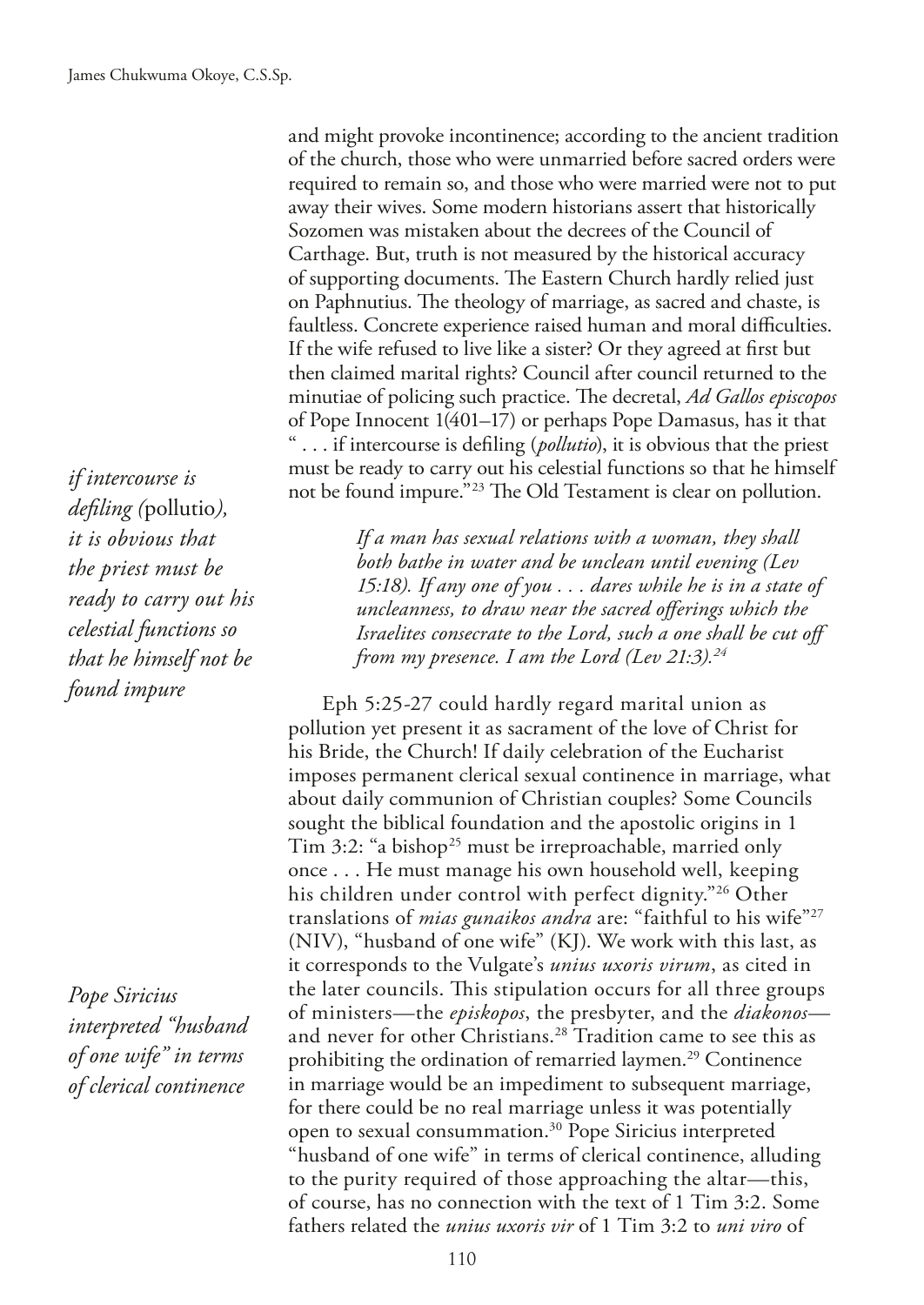$$
\underbrace{\phantom{\big(} S_{\textit{piritum}\;H\;O\;R\;I\;Z\;O\;N\;S}}
$$

*East and West quickly upheld sexual continence for bishops*

*the Persian Church, which became Nestorian, legislated*  against *clerical continence*

*that which in the past was continence for married ministers, in our day becomes the celibacy of those who are not*

*Hebrews speaks of the high priesthood of Christ without associating this with the Eucharist or the Last Supper*

2 Cor 11:2: "for I am jealous of you with the jealousy of God since I betrothed you to one husband to present you as a chaste virgin to Christ." "Marital love between Christ the bridegroom and his bride the Church is ever a *virginal*  love."31 Ironical that Eph 5:22-23 portrayed this marital union of Christ to the Church in the real union of a Christian man with his wife! The exclusive love of the Christian couple models the minister's exclusive love for the bride, the Church. East and West quickly upheld sexual continence for bishops. Council after Council re-imposed this law for lower clergy difficulties were normal for married couples living in a "brother-sister" relationship (see above). They went into details of sleeping arrangements to avoid scandal. Some recommended or sometimes required (Lyons, 583 CE) physical separation.<sup>32</sup> In the ffth century, the Persian Church, which became Nestorian, legislated *against* clerical continence and authorized those already in orders to contract marriage. $33$  The Synod in Trullo (691) set the current practice of the Eastern Church. Bishops are to separate from their wives, by agreement, before consecration (canon 12). Married priests and deacons may have marital relations, except in periods they serve at the altar (canon  $13$ ).<sup>34</sup> As to the West, the Lateran Council of 1123 fnally mandated clerical celibacy: "We absolutely forbid priests, deacons, or sub-deacons to live with concubines and wives, and to cohabit with other women, except those whom the council of Nicaea permitted to dwell with them solely on account of necessity, namely a mother, sister, paternal or maternal aunt, or other such persons, about whom no suspicion could justly arise." Priesthood is now separated from marriage, "that which in the past was *continence* for married ministers, in our day becomes the *celibacy* of those who are not."35

*What pulls Priestly Life and Ministry Together?* Benedict XVI affirms that "The liturgy is the central duty of the priest" (54). He noted that rejection of the necessity of an authentically cultic priesthood induced a crisis that pitted ministries against the cultic priesthood, some seeing the priesthood as a function not a state of life. To be noted, however, is that in New Testament times the Eucharist was not as yet thought of as sacrifce. In fact, Christians continued worshiping in the temple. Christian cultic priesthood could emerge only when Christians constituted a new religion. The rite Jesus established at the Last Supper would (in early second century) be seen as sacrifice and consequently its celebrants as priests.<sup>36</sup> Hebrews speaks of the high priesthood of Christ without associating this with the Eucharist or the Last Supper.<sup>37</sup> Worthy of note also is that Vatican II changed the paradigm of priesthood from focus on cult to *pastoral love* as the root of all priestly life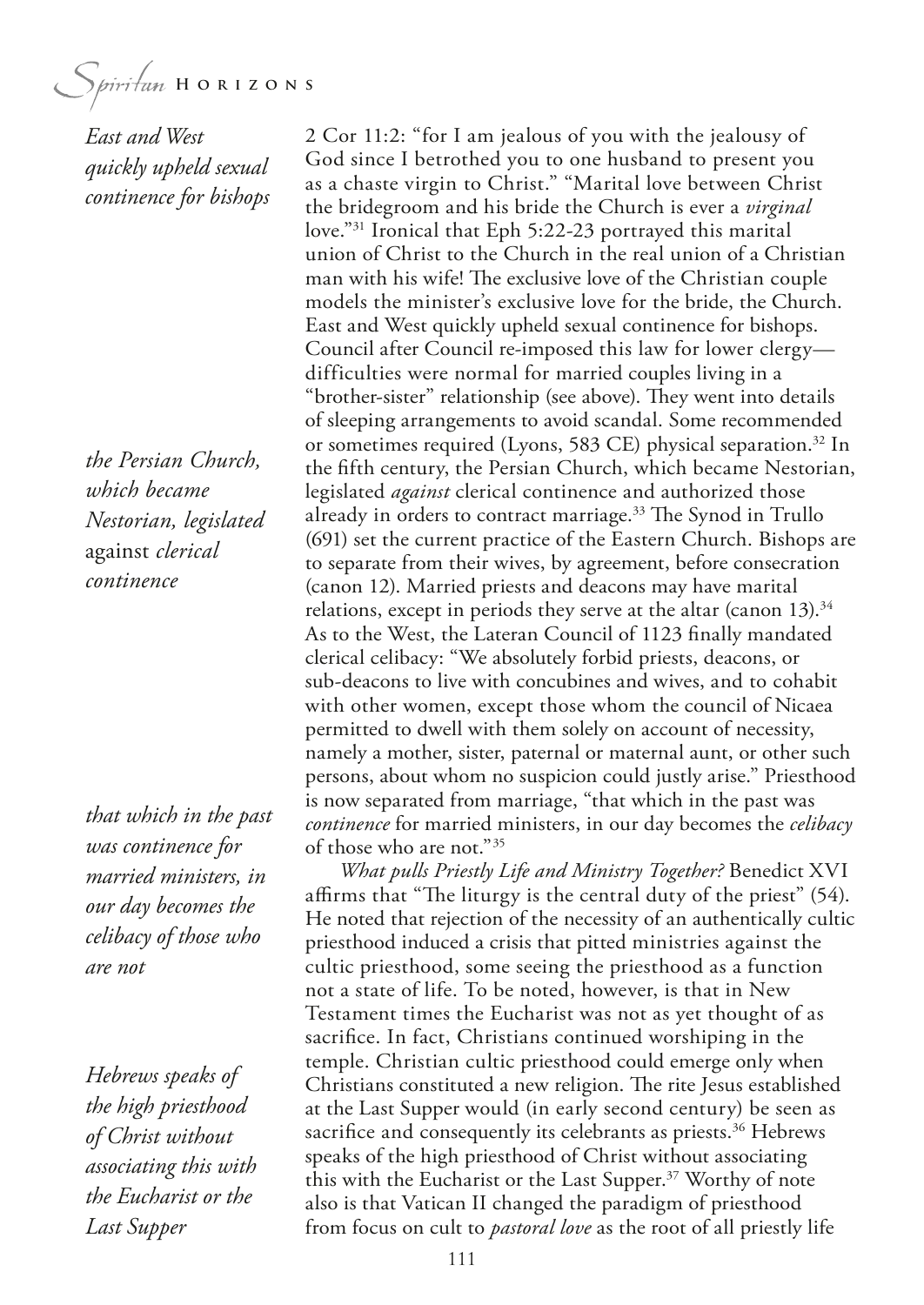and ministry—teaching, sanctifying, and ruling as aspects of shepherding the flock.<sup>38</sup>

> *James Chukwuma Okoye, C.S.Sp. Duquesne University, Pittsburgh*

#### **ENDNOTES**

- 1. Original French edition: *Des Profondeurs de nos coeurs*. Paris: Libririe Arthème Fayard, 2020.
- 2. In an open letter of January 14, 2020, Cardinal Sarah sought to tamp down the frestorm that erupted when the joint publication appeared. He outlined the consultations he had with Benedict XVI over the matter, particularly Benedict XVI's approval on November 25, 2019: "For my part, I agree that the text should be published in the form you have proposed." The two men are close friends.
- 3. The 2011 English version of Eucharistic Prayer II simplified the image of "standing" for "be in your presence."
- 4. Note 8, page 80: some years ago, the president of an Orthodox association of priests observed that fewer and fewer emancipated women agree to lead the demanding life of a cleric's wife.
- 5. Note 14: In fact, a student of the Ratzinger circle of former students, Marianne Schlosser, at a symposium in Rome on September 28, 2019, cited an 8th-century Syrian author: "the priest is the father of all the faithful. And so if . . . he marries, he can be compared to a man who marries his own daughter."
- 6. Encyclical *Sacerdotalis caelibatus*. June 24, 1967, no. 26.
- 7. He organizes the 47 Salesian mission communities, within 62 diferent ethnic groups, in all 612,000 Christians.
- 8. See Benedict XVI to Polish Clergy, May 25, 2006.
- 9. Press Conference on return fight from World Youth Day in Panama, January 27, 2019.
- 10. Tis chapter cites Benedict XVI, sometimes extensively, 26 times; Pope Francis is referred to 4 times.
- 11. Collins, Adela Yarbro, "Ancient Christians on Marriage and Celibacy: Readings of 1 Corinthians 7 in the Early Church," *Biblical Research* 64 (2019) 6–24, at 9.
- 12. See Vööbus, Arthur, *Celibacy, a Requirement for Admission to Baptism in the Early*  Syrian Church. Estonian Theological Society in Exile, 1951.
- 13. Vatican II, The Ministry and Life of Priests, no. 16.
- 14. *Constitutions of the Apostles*, VIII, 16, 4 (ed. F.X. Funk, 1, p 522, 13); cf. Epitome of the Constitutions of the Apostles, VI (ibid., II, p 80, 3–4); *Testamentum Domini*, (transl. I. E. Rahmani, Moguntiae 1899, p 69). Also in *Trad. Apost*. (ed. B. Botte, *La Tradition Apostolique*, Munster, i. W. 1963, p 20). One may also consult the Code of Canon Law, no. 277.1 and the Catechism of the Catholic Church, nos. 1579, 1580.
- 15. See further in Ivereigh, Dr. Austen, "Let Us not clip the Wings of the Holy Spirit" *The Tablet*, 20 February, 2020—reproduced here in *Spiritan Horizons* 16 (2020).
- 16. The Greek is "a sister, a woman." Some argue that the reference must be to a virgin who lives with an apostle, not as wife, but as a housekeeper.